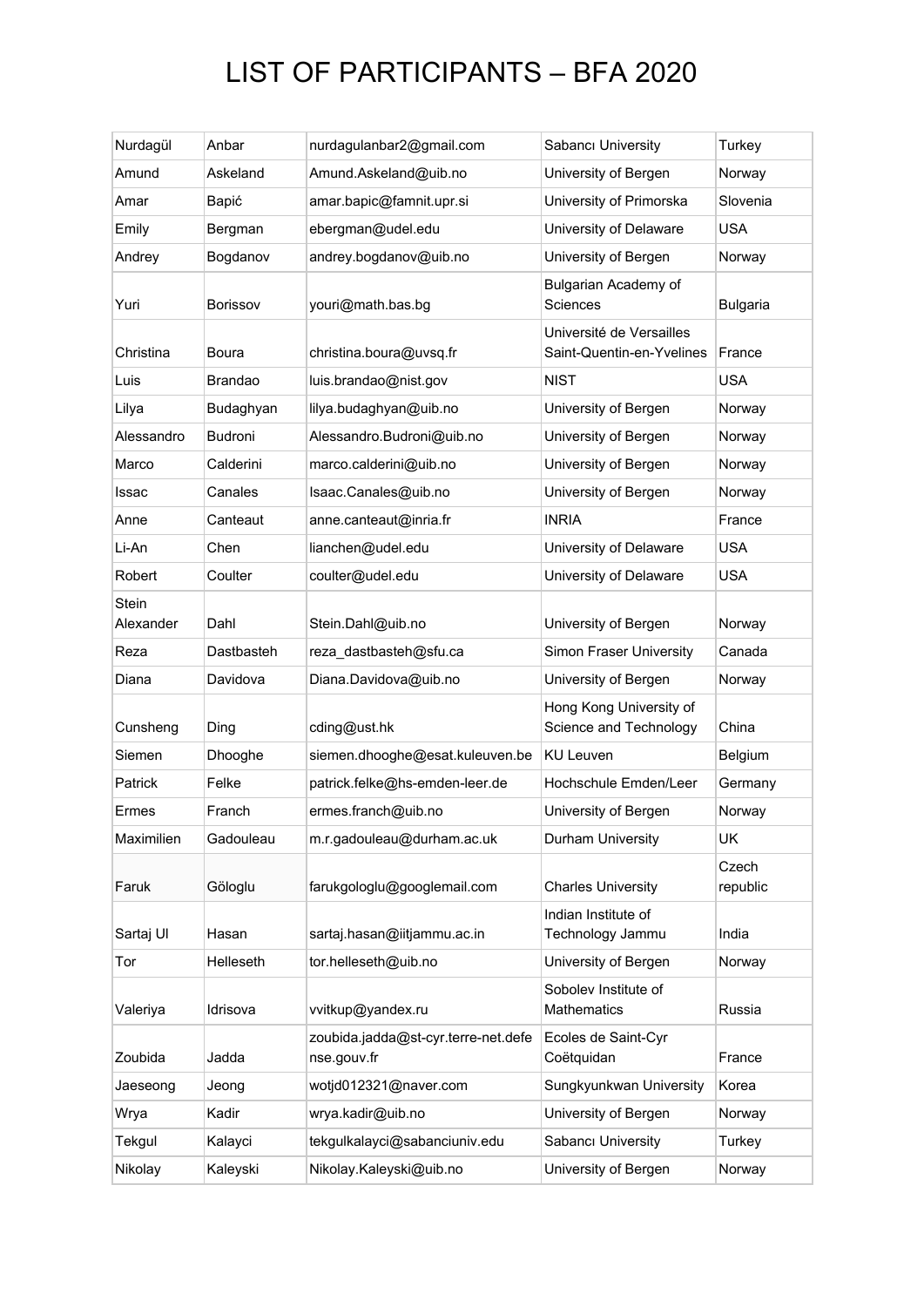## LIST OF PARTICIPANTS – BFA 2020

| Daniel              | Katz       | daniel.katz@csun.edu                                 | California State University                                | <b>USA</b>  |
|---------------------|------------|------------------------------------------------------|------------------------------------------------------------|-------------|
| Alexander           | Kholosha   | olkholosha@gmail.com                                 |                                                            | Ukraine     |
| Nikolay             | Kolomeec   | nkolomeec@gmail.com                                  | Novosibirsk State<br>University                            | Russia      |
| Lukas               | Kölsch     | lukas.koelsch@uni-rostock.de                         | University of Rostock                                      | Germany     |
| Namhun              | Koo        | komaton@skku.edu,<br>nhkoo@ewha.ac.kr                | <b>Ewha Womans University</b>                              | Korea       |
| Aleksandr           | Kutsenko   | alexandrkutsenko@bk.ru                               | Novosibirsk State<br>University                            | Russia      |
| Soonhak             | Kwon       | shkwon@skku.edu                                      | Sungkyunkwan University                                    | Korea       |
| Chunlei             | Li         | Chunlei.Li@uib.no                                    | University of Bergen                                       | Norway      |
| Kangquan            | Li         | kangquan.li@uib.no                                   | University of Bergen                                       | Norway      |
| Nian                | Li         | nian.li@hubu.edu.cn                                  | Hubei University                                           | China       |
| Petr                | Lisonek    | plisonek@sfu.ca                                      | Simon Fraser University                                    | Canada      |
| Subhamoy            | Maitra     | subho@isical.ac.in                                   | Indian Statistical Institute                               | India       |
| Luca                | Mariot     | luca.mariot@gmail.com,<br>L.Mariot@tudelft.nl        | Delft University of<br>Technology                          | Netherlands |
| Wilfried            | Meidl      | meidlwilfried@gmail.com                              | <b>RICAM</b>                                               | Austria     |
| Alessio             | Meneghetti | alessio.meneghetti@unitn.it                          | University of Trento                                       | Italy       |
| Sihem               | Mesnager   | sihem.mesnager@telecom-paris.fr                      | Universities of Paris VIII<br>and Paris XIII               | France      |
| Svetla              | Nikova     | svetla.nikova@esat.kuleuven.be                       | KU Leuven                                                  | Belgium     |
| Alexey              | Oblaukhov  | oblaukhov@gmail.com                                  | Novosibirsk State<br>University                            | Russia      |
| Matthew             | Parker     | wangsungi@gmail.com,<br>matthew.parker@uib.no        | University of Bergen                                       | Norway      |
| Patrice             | Parraud    | patrice.parraud@st-cyr.terre-net.def<br>ense.gouv.fr | Ecoles de Saint-Cyr<br>Coëtquidan                          | France      |
| Enes                | Pasalic    | enes.pasalic6@gmail.com                              | University of Primorska                                    | Slovenia    |
| Rumi Melih          | Pelen      | rumi.pelen@metu.edu.tr                               | Middle East Technical<br>University                        | Turkey      |
| Rene                | Peralta    | peralta@nist.gov                                     | <b>NIST</b>                                                | <b>USA</b>  |
| Léo                 | Perrin     | leo.perrin@inria.fr                                  | <b>INRIA</b>                                               | France      |
| George              | Petrides   | George.Petrides@uib.no                               | University of Bergen                                       | Norway      |
| Stjepan             | Picek      | stjepan@computer.org                                 | TU Delft                                                   | Netherlands |
| İsabel              | Pirsic     | isa.pirsic@gmail.com                                 | <b>RICAM</b>                                               | Austria     |
| Alexander           | Pott       | alexander.pott@ovgu.de                               | Otto von Guericke<br>University of Magdeburg               | Germany     |
| Constanza<br>Susana | Riera      | Constanza.Susana.Riera@hvl.no                        | Western Norway<br>University of Applied<br><b>Sciences</b> | Norway      |
| Vincent             | Rijmen     | vincent.rijmen@kuleuven.be                           | KU Leuven                                                  | Belgium     |